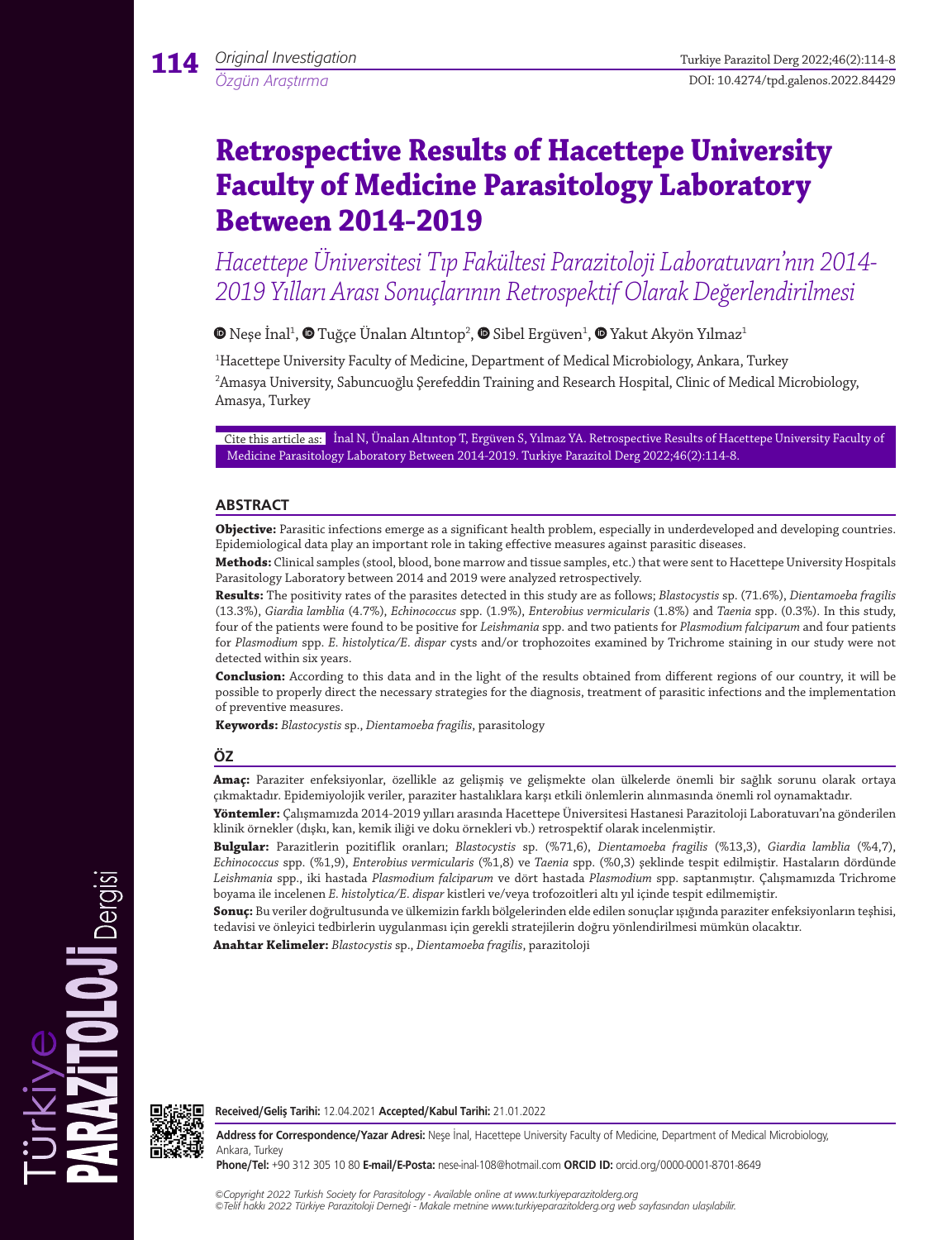## **INTRODUCTION**

Parasitic infections emerge as a significant health problem, especially in underdeveloped and developing countries (1). The World Health Organization (WHO) stated that 3.5 billion people on earth are infected with intestinal parasites and 450 million people have the disease symptomatically (2). Intestinal parasitic infections cause malnutrition, malabsorption, anemia, growth retardation, learning difficulties, diarrhea and other gastrointestinal system complaints, especially in children (3).

In this global era, the importance of travel health is understood better and blood and tissue parasites are not only tropical countries problems anymore. *Plasmodium* and *Leishmania* species are important mortality and morbidity causes worldwide. In 2019, approximately 87 million cases of malaria were diagnosed in 87 endemic countries, according to WHO reports (4). Every year, it is estimated that approximately thirty thousand new visceral leishmaniasis cases and one million cutaneous leishmaniasis cases are diagnosed (5).

Epidemiological data play an important role in taking effective measures against parasitic diseases. Regional epidemiological data should be evaluated to take preventive measures and determine treatment strategies. In this study, we aimed to retrospectively evaluate the data of samples processed in the parasitology laboratory of our hospital between 2014-2019.

## **METHODS**

Clinical samples (stool, blood, bone marrow and tissue samples, etc.) that were sent to Hacettepe University Hospitals Parasitology Laboratory between 2014 and 2019 were analyzed retrospectively. Stool samples were collected in containers containing formol. Stool samples were processed by the modified formol ethyl acetate precipitation method and examined with saline and Lugol's iodine. Modified kinyoun's acid-fast staining was performed to detect *Cryptosporidium, Cyclospora or Cystoisospora*. Trichrome staining was performed for other intestinal protozoa. To detect *Enterobius vermicularis* infection, the cellophane tape method was used. Cyst fluids were examined by the direct microscopic examination for the diagnosis of *Echinococcus* spp. Blood, bone marrow and tissue samples were stained with Giemsa stain. Bone marrow samples were inoculated to NNN medium to detect *Leishmania* species and incubated at 23-25 °C for three weeks and the presence of promastigotes was investigated microscopically every week.

## **Statistical Analysis**

Because of the low number of patients, statistical analyses could not be made.

## **RESULTS**

A total of 67,069 clinical samples were sent to the parasitology laboratory between 2014-2019. Of these samples, 99.1% were stool samples. The incidence of intestinal parasites was found as 7.5% in this study. The distribution of samples by year as follows; 2014: 13.3% (n=8.935), 2015: 16.7% (n=11,226), 2016: 19.0% (n=12,785), 2017: 17.0% (n=11,451), 2018: 17.2% (n=11,553), 2019: 16.5% (n=11,119). The rate of parasite positive samples tends to decrease after 2015 (Table 1). The highest parasite rate was found in 2015.

A total of 5.082 clinical samples from 4.793 patients were detected as parasite positive. The distribution of detected parasites is as follows; *Blastocystis* sp*.* (71.6%)*, Dientamoeba fragilis* (13.3%), *Giardia lamblia* (4.7%), *Echinococcus* spp. (1.9%), *Enterobius vermicularis* (1.8%) and *Taenia* spp. (0.3%). The distribution of intestinal parasites by year and species are given in Table 2. In this study, four of the patients were found to be positive for *Leishmania* spp. and two patients for *Plasmodium falciparum* and four patients for *Plasmodium* spp. *Leishmania* spp. was detected only in 2014, 2016, 2018, 2019. *Plasmodium* spp. was detected only in 2018, 2019.

#### **DISCUSSION**

The source of intestinal parasites is humans with parasitosis and it can occur by the spread of cysts, oocysts, eggs and larvae to the environment, directly, after they have developed in the soil or by using another living thing as a mediator (6,7). It is reported that the most common mode of transmission in intestinal parasites is oral ingestion of infective forms (8-11). The incidence of intestinal parasites varies according to the socio-economic and cultural level of societies, hygiene conditions, eating habits, demographic characteristics and geographical conditions (12). Today, the prevalence of intestinal parasites is accepted as an indicator of the development level of societies. Globally reported results to vary by year and region. In studies conducted in different regions of our country; the incidence of intestinal parasites varies between 4.1 and 75%, depending on age groups, the laboratory method applied, the experience of the laboratory staff performing the stool examination, and whether apathogenic ones are included in the study (13). Although it is believed that the spread of loses its significance with time, it is obvious that the problem of parasitosis continues. The study which included the distribution of parasites detected by Çaycı et al. (12) between 2014 and 2016 years, also found an incidence of intestinal parasites at 1.89%. The most common parasites also were found as *Giardia intestinalis* and *Blastocystis* sp. In the study of the distribution of pathogenic intestinal parasites in Sivas Cumhuriyet University Faculty of Medicine Research and Application Hospital between 2006- 2018, the parasite positivity rate was detected as 10.8% (14). In another study, intestinal parasites were detected in 9.79% of patients who were admitted during five years period. In the study the most frequently identified intestinal parasites were detected *Blastocystis* sp., *Giardia intestinalis* and *Dientamoeba fragilis* in

**Table 1.** The number of clinical samples sent to the laboratory between 2014-2019 years and the rate of samples with parasites

| <b>Years</b> | <b>Number of samples</b><br>containing parasite<br>$\%$ (n) | <b>Total number of</b><br>samples $\%$ (n) |  |  |
|--------------|-------------------------------------------------------------|--------------------------------------------|--|--|
| 2014         | 1.3% (881)                                                  | 13.3% (8.935)                              |  |  |
| 2015         | 1.7% (1.202)                                                | 16.7% (11,226)                             |  |  |
| 2016         | $1.4\%$ $(1.001)$                                           | 19.0% (12,785)                             |  |  |
| 2017         | 1.1% (799)                                                  | 17.0% (11,451)                             |  |  |
| 2018         | $0.9\%$ (649)                                               | 17.2% (11,553)                             |  |  |
| 2019         | $0.8\%$ (550)                                               | 16.5% (11,119)                             |  |  |
| <b>Total</b> | $7.5\%$ (5.082)                                             | 100% (67,069)                              |  |  |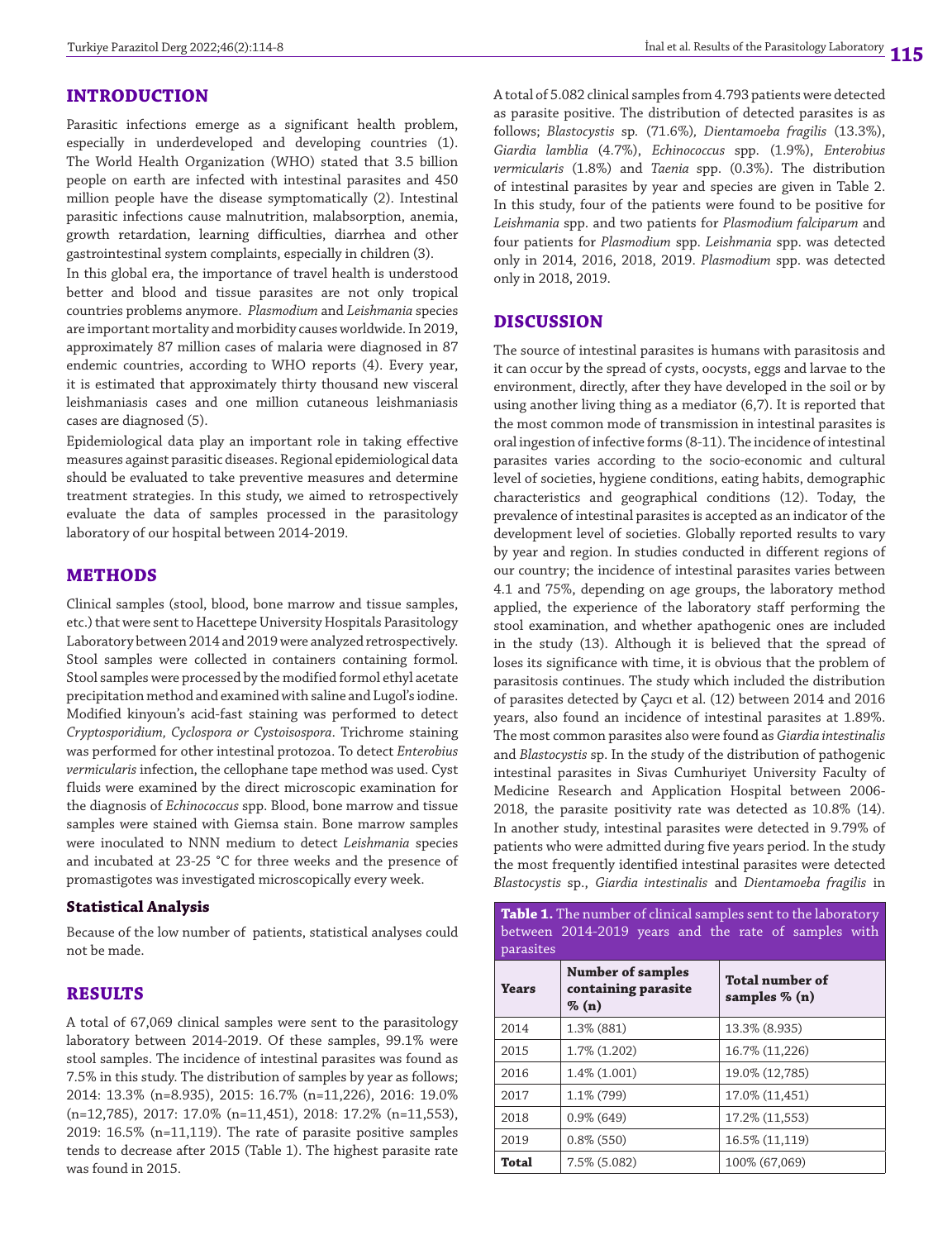| <b>Table 2.</b> Distribution of the number of patients with intestinal parasites by year and species |               |               |               |               |               |               |               |  |  |
|------------------------------------------------------------------------------------------------------|---------------|---------------|---------------|---------------|---------------|---------------|---------------|--|--|
| <b>Parasite</b>                                                                                      | 2014          | 2015          | 2016          | 2017          | 2018          | 2019          | <b>Total</b>  |  |  |
| Blastocystis sp.                                                                                     | 10% (527)     | 16% (806)     | 14% (715)     | 11.8% (568)   | $9.3\%$ (449) | 7.6% (365)    | 71% (3.430)   |  |  |
| Dientamoeba fragilis                                                                                 | $2.7\%$ (134) | $2.7\%$ (132) | $2.9\%$ (139) | $1.6\%$ (77)  | $1.7\%$ (84)  | $1.5\%$ (72)  | 13.3% (638)   |  |  |
| Giardia lamblia                                                                                      | $0.8\%$ (42)  | $1.11\%$ (54) | $0.8\%$ (39)  | $0.83\%$ (40) | $0.54\%$ (26) | $0.52\%$ (25) | 4.6% (226)    |  |  |
| Echinococcus                                                                                         | $0.1\%$ (8)   | $0.5\%$ (27)  | $0.12\%$ (6)  | $0.25\%$ (12) | $0.4\%$ (20)  | $0.3\%$ (19)  | 1.9% (92)     |  |  |
| Enterobius vermicularis                                                                              | $0.3\%$ (16)  | $0.05\%$ (24) | $0.16\%$ (8)  | $0.29\%$ (14) | $0.25\%$ (12) | 0.2(14)       | 1.8% (88)     |  |  |
| Taenia spp.                                                                                          | $0.04\%(2)$   | $0.04\%$ (2)  | $0.06\%$ (3)  | $\Omega$      | $0.04\%$ (2)  | $0.06\%$ (3)  | $0.24\%$ (12) |  |  |
| Ascaris lumbricoides                                                                                 |               | $\Omega$      |               |               | $0.02\%$ (1)  | $\mathbf{0}$  | $0.02\%$ (1)  |  |  |
| Hymenolepis nana                                                                                     | $0.02\%$ (1)  | $0.04\%$ (2)  | $\Omega$      |               | $\Omega$      | $\Omega$      | $0.06\%$ (3)  |  |  |
| Cystoisospora belli                                                                                  |               | $\Omega$      | $\Omega$      |               | $0.02\%$ (1)  | $\mathbf{0}$  | $0.02\%$ (1)  |  |  |
| Cryptosporidium parvum                                                                               | 0             | $\Omega$      |               |               | $0.02\%$ (1)  | $\mathbf{0}$  | $0.02\%$ (1)  |  |  |

stool samples by Baştemir et al. (15). This distribution of parasites is compatible with our study. The incidence of intestinal parasites was found as 7.5% in this our study. The rate of parasite positive samples tends to decrease after 2015 in our study.

*Blastocystis* sp. is a common intestinal parasite worldwide. The prevalence is higher in developing countries and is usually associated with poor standards of hygiene, exposure to animals and the consumption of contaminated food or water. Its pathogenicity is debated but it is argued to be a causative agent of gastrointestinal and dermatological disorders (16). Accumulating data suggest a correlation between *Blastocystis* sp. with cutaneous lesions, particularly urticarial (17). In our study, the most common intestinal parasite was found to be *Blastocystis* sp. each year. In our study, the positivity rate of *Blastocystis* sp. was found to be %71 (n=3.430) (Figure 1A). The high positivity rate of *Blastocystis* sp. is noteworthy. *Blastocystis* sp. is also found to be the most prevalent parasite in other studies from Turkey (10,18- 20). In a study conducted by Uyar et al. (19), the most common parasite was detected as *Blastocystis* sp. (13.1%) between 2011 and 2013. In a study from Dokuz Eylül University Medical Faculty Hospital, *Blastocystis* sp. was the most common parasite and detected positive in 689 patients (4.83%) between 2005-2008*.*  In a study from from Dokuz Eylül University Medical Faculty, the most frequently detected parasite was also *Blastocystis* sp. between 2008-2017 (39.8%) (20). Furthermore, Kaya et al. (21) determined that *Blastocystis* sp. was the most frequently detected parasite in immunosuppressive patients.

*Giardia lamblia* (69.5%), *Enterobius vermicularis* (9.7%) and *Taenia saginata* (6.8%) were found to be the most common parasites respectively between 1991 and 2001 in our laboratory. Between 2003 and 2010, the most common parasites were *Giardia lamblia*  (40%), *Blastocystis* sp. (22%), *Dientamoeba fragilis* (9%), *Enterobius vermicularis* (5%), *Echinococcus* spp. (4%) and *Taenia* spp. (3%) respectively. *Giardia lamblia*, the most common parasite, tended to decrease after 2004 whereas cases with *Blastocystis* sp. showed a clear increase in 2011 and 2012 (1). This tendency can be explained by an increasing in awareness for *Blastocystis* sp. and *Dientamoeba fragilis*. In recent years, there has been significant debate regarding whether *Blastocystis* sp. are intestinal commensals, markers of dysbiosis, or true pathogens and more and more studies are conducted on this parasite (22).

*E. histolytica/E. dispar* cysts and/or trophozoites, which are examined by trichrome staining in our study were not detected within five years. It has been observed that trichrome staining is the method recommended method for the detection of *E. histolytica/E. dispar* cysts and/or trophozoites (23). Additionally,



**Figure 1.** A) Microscopic examination of the vacuolar form of *Blastocystis* sp. in the trichrome stain preparation B) Trophozoite form of *Dientamoeba fragilis* in the trichrome stain preparation (Trichrome stain-1.000x); C) Trophozoite form of *Giardia lamblia* in the Giemsa stain preparation (Giemsa stain-1.000x)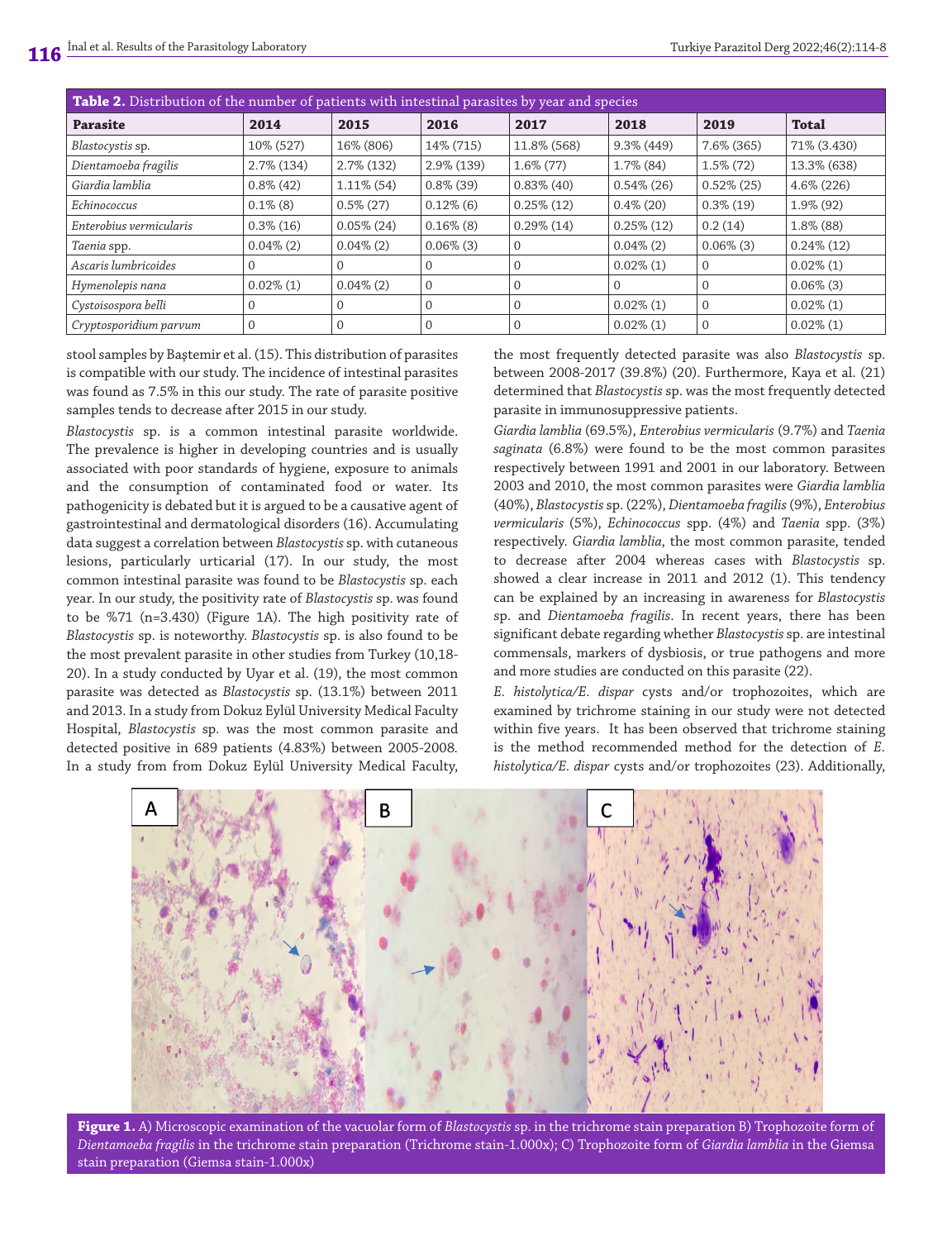an improvement in hygiene conditions and access to clean water may be the reason for the decreased numbers of positivity for *Giardia lamblia* and *E. histolytica/dispar* in our laboratory*.*

Between 2003-2012 four *Leishmania* spp. and four *Plasmodium* spp. patients were reported in our hospital in ten years (1). In our study, between 2014-2019 four *Leishmania* spp. and four *Plasmodium* spp. and two *Plasmodium falciparum* positive patients were found. Our region is not endemic for cutaneous and visceral leishmaniasis. It is mostly reported in Southeastern Anatolia, Mediterranean and Aegean Regions in our country. One of the patients diagnosed with *Leishmania* spp. had a travel history abroad, and the other three patients were admitted from endemic regions of our country. Four *Plasmodium* spp. and two *Plasmodium falciparum* positive patients had a travel history abroad. *Plasmodium vivax* is the most common malaria agent in Turkey, but cases of malaria originating abroad have been reported in our study. This shows that there is a tendency to increase in travel related to this infection compared to past years. This underlines the necessity of more awareness studies and effective measures in travel medicine.

In this study, we included the retrospective results of Hacettepe University Faculty of Medicine Parasitology Laboratory between 2014-2019. We did not include the 2020-2021 data because we predicted that the occurring severe acute respiratory syndromecoronavirus-2 (SARS-CoV-2) pandemic could affect the parasite data. In the future, results will be shared with the literature about data of parasite infections in the case of the SARS-CoV-2 pandemic will also be shared.

## **CONCLUSION**

The prevention and control of intestinal parasitic infections are now more possible than ever before, owing to the discovery of safe and effective drugs, the improvement and simplification of some diagnostic procedures. In recent years, general health care strategies have emphasized preventive medicine and community cooperation in the control of endemic disease and have created a favourable environment for the design and implementation of control measures against intestinal parasitic infections. As a result, this study shows a decrease in parasite rates since 2015.

In our study, we have found that the rate of positivity of *Blastocystis* has increased and *Giardia lamblia* has decreased. Improvement in hygiene conditions can be a reason for the decrease in *Giardia lamblia*. The pathogenicity of *Blastocystis* sp. has been under debate and more studies are needed to understand its pathogenic ability. Therefore, the clinicians give their treatment according to the patient's clinical situation. The low numbers of patients were detected with *Leishmania* and *Plasmodium* but an increase in annual rate has been noticed. The evaluation of the results of our laboratory, which is one of the centers that can screen many patients in its region, will contribute to the epidemiological data of our country. In the light of the results obtained from different regions of our country, it will be possible to properly direct the necessary strategies for the diagnosis, treatment of parasitic infections and the implementation of preventive measures. This highlights the fact that parasitic infections are still an important public health problem.

#### **\*Ethics**

**Ethics Committee Approval:** Not necessary.

**Informed Consent:** Not necessary.

**Peer-review:** Externally peer-reviewed.

#### **\*Authorship Contributions**

Concept: N.İ., T.Ü.A., Design: N.İ., T.Ü.A., Data Collection or Processing: N.İ., Analysis or Interpretation: N.İ., S.E., Y.A.Y., Literature Search: N.İ., T.Ü.A., S.E., Y.A.Y., Writing: N.İ., T.Ü.A., S.E., Y.A.Y.

**Conflict of Interest:** No conflict of interest was declared by the authors.

**Financial Disclosure:** The authors declared that this study received no financial support.

#### **REFERENCES**

- 1. Gülmez D, Sarıbaş Z, Akyön Y, Ergüven S. [The results of Hacettepe University Faculty of Medicine Parasitology Laboratory in 2003-2012: evaluation of 10 years]. Turkiye Parazitol Derg 2013; 37: 97-101.
- 2. World Health Organization (WHO). 2010. Intestinal parasites. Available from: http://apps.who.int/ctd/intpara/burdens.htm. Accessed on July 7, 2010.
- Taş T, Ayaz E, Koçoglu E, Bucak O, Karabörk S. The Distribution of Intestinal Parasites Detected in the Abant İzzet Baysal University Medical Faculty Hospital. Abant Medical Journal 2014; 3: 124-7.
- 4. World malaria report 2020: 20 years of global progress and challenges. 2020.
- 5. Ruiz-Postigo JA, Grout L, Saurabh J. Global leishmaniasis surveillance, 2017-2018, and first report on 5 additional indicators/Surveillance mondiale de la leishmaniose, 2017-2018, et premier rapport sur 5 indicateurs supplementaires. Weekly epidemiological record 2020; 95: 265-80.
- 6. Saygı G. Temel tıbbi parazitoloji. Esnaf Ofset Matbaacılık; Sivas, 1998.
- 7. Unat EK YA, Altaş K, Samastı M. Unat'ın Tıp Parazitolojisi. 5. Baskı İst. Üniv. Cerrahpaşa Tıp Fak Yay. No: 15 İstanbul. 1995.
- 8. lver O, Özakın C, Töre O. [The distribution of intestinal parasites detected in the Uludag University Medical Faculty Hospital between 2009-2010]. Turkiye Parazitol Derg 2012; 36: 17-22.
- 9. Taş Cengiz Z, Yılmaz H, Beyhan YE, Çiçek M. A Comprehensive Retrospective Study: Intestinal Parasites in Human in Van Province. Turkiye Parazitol Derg 2019; 43: 70-3.
- 10. Usluca S, İnceboz T, Över L, Tuncay S, Yalçın G, Arcak ŞS, ve ark. Dokuz Eylül Üniversitesi Tıp Fakültesi Araştırma ve Uygulama Hastanesi'nde 2005-2008 yılları arasında saptanan bağırsak parazitlerinin dağılımı. Türkiye Parazitol Derg 2010; 34: 27-31.
- 11. World Health Organisation MHCPWVS.
- 12. Çaycı YT, Hacieminoğlu K, Birinci A. Ondokuz Mayıs Üniversitesi Hastanesi tıbbi parazitoloji laboratuvarında 2014-2016 yılları arasında saptanan bağırsak parazitlerinin dağılımı. Kocaeli Üniversitesi Sağlık Bilimleri Dergisi 2017; 3: 6-8.
- 13. Pektaş B, Gökmen A, İnci A, Biten A, Keşli R. Bir Eğitim Araştırma Hastanesi'nde üç yıllık bağırsak parazitlerinin dağılımı: Retrospektif bir Çalışma. J Clin Exp Invest 2015; 6: 269-73.
- 14. Ataş AD. The Distribution of Pathogenic Intestinal Parasites in Sivas Cumhuriyet University Faculty of Medicine Research and Application Hospital between 2006-2018. Türkiye Parazitolojii Dergisi 2020; 44: 25.
- 15. Baştemir S, Öncel K, Yereli K, Kilimcioğlu AA, Balcıoğlu C, Girginkardeşler N. Celal Bayar Üniversitesi Hafsa Sultan Hastanesi tıbbi parazitoloji laboratuvarında 2011-2015 yılları arasında saptanan bağırsak parazitlerinin dağılımı. Türk Mikrobiyol Cem Derg 2016; 46: 76-81.
- 16. Katsarou-Katsari A, Vassalos CM, Tzanetou K, Spanakos G, Papadopoulou C, Vakalis N. Acute urticaria associated with amoeboid forms of Blastocystis sp. subtype 3. Acta Derm Venereol 2008; 88: 80-1.